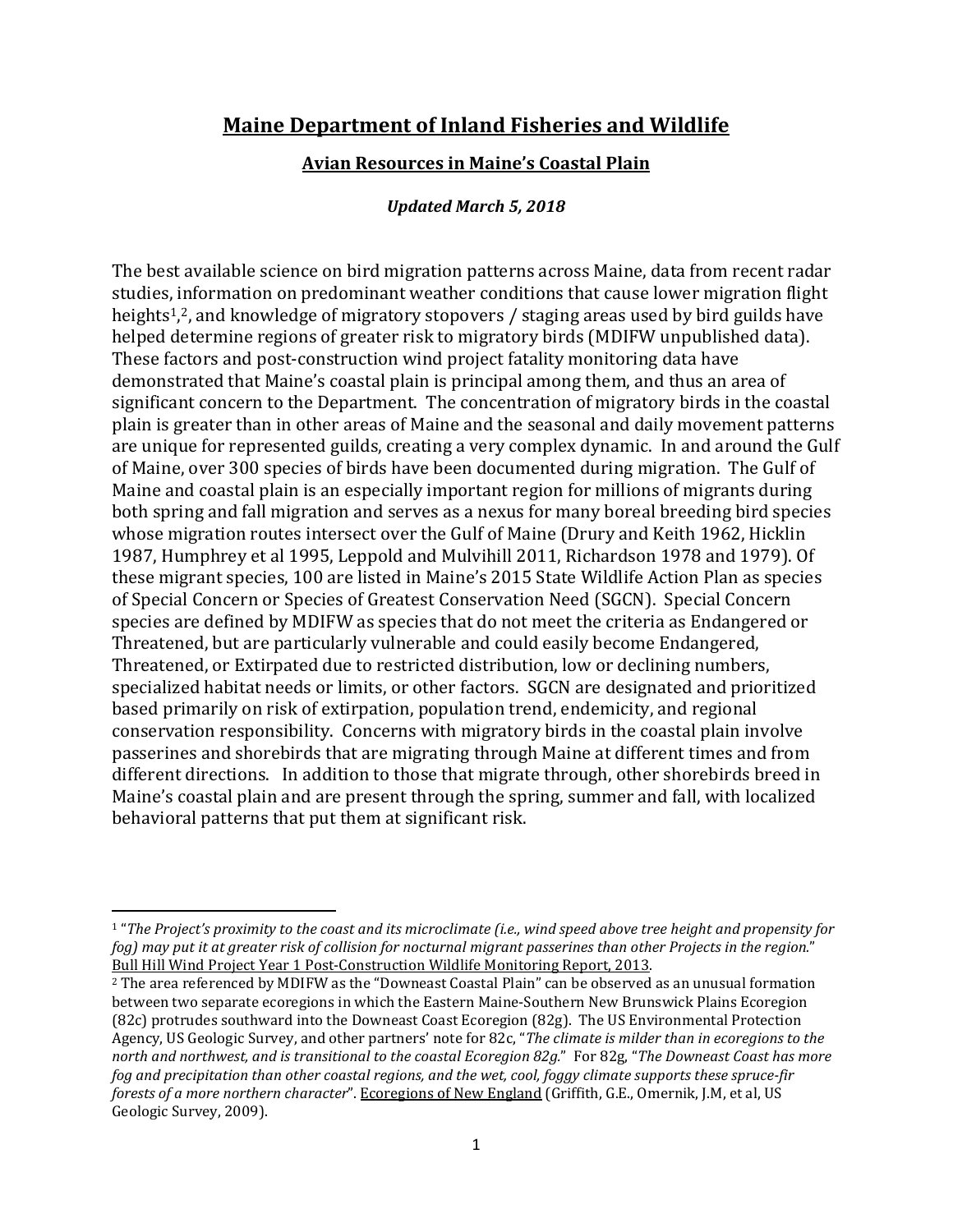**Migrating passerines**: The natural orientation of the coastline (southwest to northeast) provides a leading line for migrant birds traveling to and from northern Maine and the eastern Canadian Provinces (i.e. Nova Scotia and Newfoundland). While many migratory movements occur as broad-front pulses, birds are also adapted to follow topographical features like coastlines, regardless of the orientation (Åkesson 1993, Bruderer and Liechti 1998). Ecological barriers, such as oceans, may even attract birds (Berthold 1993). When migratory movements converge and funnel along a guiding line, mass migrations develop into migration corridors or flyways (Baird et al. 1958, 1959, Berthold 1993). Migration research in and around the Gulf of Maine since the 1950's supports classifying the Gulf of Maine as one of these major migration corridors (McCabe 2015, Leppold 2016, Smetzer 2017).

In Maine, passerine spring migration occurs from April to June and consists of congregations of many species, but with dominant guilds represented at different times during the season. Passerine fall migratory movements occur primarily from mid-August to November, as large numbers of individuals make their way south to wintering grounds in the southern U.S., Caribbean Islands, and Central and South America. Maine's coastline and more than 4,000 islands provide critical stopover areas for these migrating birds (Grunzel 2014, McCabe 2015, and Leppold 2016). As such, we expect individuals to be flying at lower flight heights arriving and departing from migratory stopover sites. Additionally, birds fly lower over water (Bruderer and Liechti 1998, Liechti 2006). MDIFW believes that the large number of birds migrating through the coastal plain at lower flight heights represents a significant risk and provides the following data to illustrate.

Nocturnal radar monitoring has indicated that proposed wind power sites in Maine's coastal plain are subject to the highest spring passage rate (targets/kilometer/hour (t/km/hr)) recorded in New England (Weaver Wind 2014) as well as the second highest fall passage rate in Maine / third highest fall rate in New England (Downeast Wind 2015). At the proposed Weaver Wind site (Spring 2014), 35% of nights surveyed had averages of more than 1,000 t/km/hr, with 23% - 72% of radar targets below the height representing the tip of the proposed turbine blades. On the night of highest passage, data indicated a nightly average of 2,586 targets/km/hr, with 48% of targets below the tip of the proposed turbine blades. During the hour of highest passage, data indicated 5,161 t/km in one hour, with the mean target flight height at 16 meters below the height representing the tip of the proposed turbine blades.

Fatality data from post-construction monitoring at the Bull Hill Wind facility in the Downeast coastal plain indicated the highest bird fatality estimates in northern New England. The originally reported 2013 and 2014 fatality estimates each represented approximately double the number of carcasses per turbine per study period than the next highest wind project in Maine. Subsequently, the applicant's consultant revised its findings and indicated plans to reexamine the results of all their projects based on new fatality estimate guidance. These revisions have not yet been obtained but, it is anticipated that, though the total fatality estimate numbers for all of the consultant's projects may decrease following statewide adjustments, the relative difference between the Bull Hill results in the Downeast coastal plain in comparison to other projects will likely remain.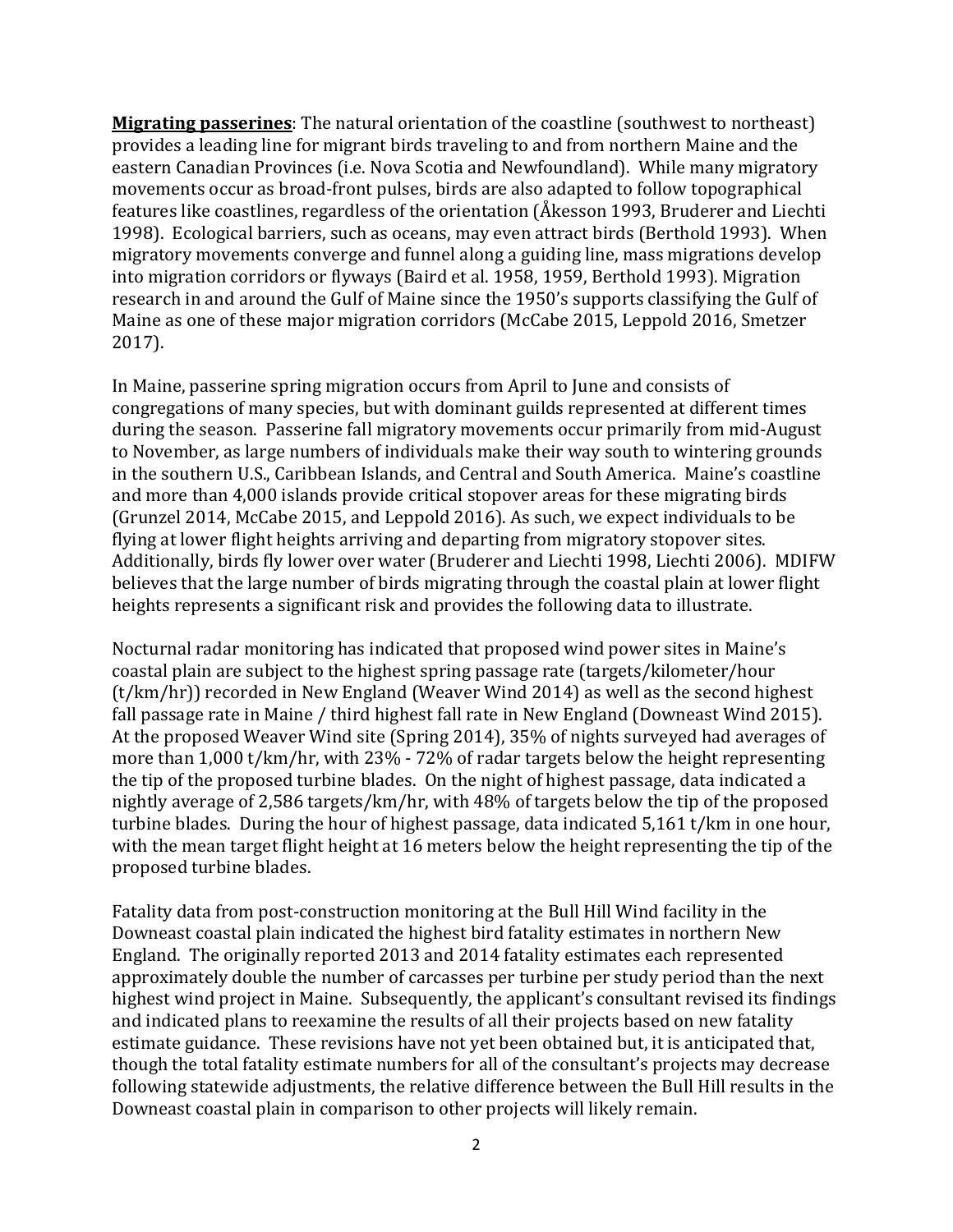Of note, fifty percent of the species represented in bird fatalities at Bull Hill in 2013 (partial migration period) and 2014, consisted of Priority 2 and Priority 3 SGCN pursuant to the Maine State Wildlife Action Plan. Additionally, fifty percent of all SGCN priority species fatalities reported at Bull Hill (2013 partial season, 2014) (Priorities 2,3,4) are reported as experiencing significant population declines. Unsurprising because of their rarity, no Endangered (Priority 1) species fatalities were reported. MDIFW believes that this data from proposed and operating wind facilities, migration heights and numbers consistent with our understanding of bird migration patterns through the area and reported high fatality estimates, illustrates the increased risk to migrating passerines in the coastal plain and thus our agency's concern.

**Migrating shorebirds:**<sup>3</sup> Shorebirds are an important group for management consideration because large numbers of these birds concentrate in discrete areas of coastal habitat where they are highly susceptible to disturbance, development, and environmental contaminants. The conservation status of North American shorebirds warrants concern. Consistent declines are evident in populations of lesser yellowlegs, whimbrel, semipalmated sandpipers, red knot, purple sandpiper and dunlin (Andres et al. 2012). More than 20 species of shorebirds, including those species experiencing consistent decline, depend on Maine coastal habitats to feed and rest during migration from the high arctic breeding grounds of Canada to the furthest tip of South America. Nine of the 23 species that regularly migrate through Maine are listed as Federally Threatened, Maine Species of Special Concern, and/or Maine Priority 1 or Priority 2 SGCN.

Maine coastal habitats are included in the Maritime Canada and Northeast U.S. region identified by the Atlantic Flyway Shorebird Initiative as a critical shorebird stopover area where conservation should be focused. (Winn et al. 2013). The greatest numbers of shorebirds feed and roost along the Maine coast during southward migration, which begins in July and continues through November. In their short stopover period, birds must double their body weight to acquire the fat reserves needed to fuel a nonstop, transoceanic flight to coastal and inland habitats in the Caribbean, Florida, and South America. Feeding and roosting areas associated with staging areas occur along the entire Maine coast. Areas within and near the intertidal areas of Penobscot, Sheepscot, Muscongus, and Casco Bays are important for migrating shorebirds. However, Downeast Maine (Trenton Bay east to Perry) is probably the most important fall migratory stopover area in the eastern U.S. for Semipalmated Sandpipers, Semipalmated Plovers, Black-bellied Plovers, Ruddy Turnstones and Short-billed Dowitchers (Famous and Ferris 1980, McCollough and May 1980).

During 2013-2016, MDIFW and partners investigated habitat use, length of stay, and premigration condition of shorebirds using coastal staging habitats in Downeast, mid coast, and southern coastal regions. Results of this work indicated variation in refueling rates and condition between the three regions. Downeast birds had significantly shorter stopover periods and individuals relied exclusively on this region before initiating their transoceanic flights. In comparison, results from analogous studies conducted in southern

-

<sup>&</sup>lt;sup>3</sup> Information obtained from MDIFW Issue Profile: Migratory Shorebird Use of the Maine Coast, April 2017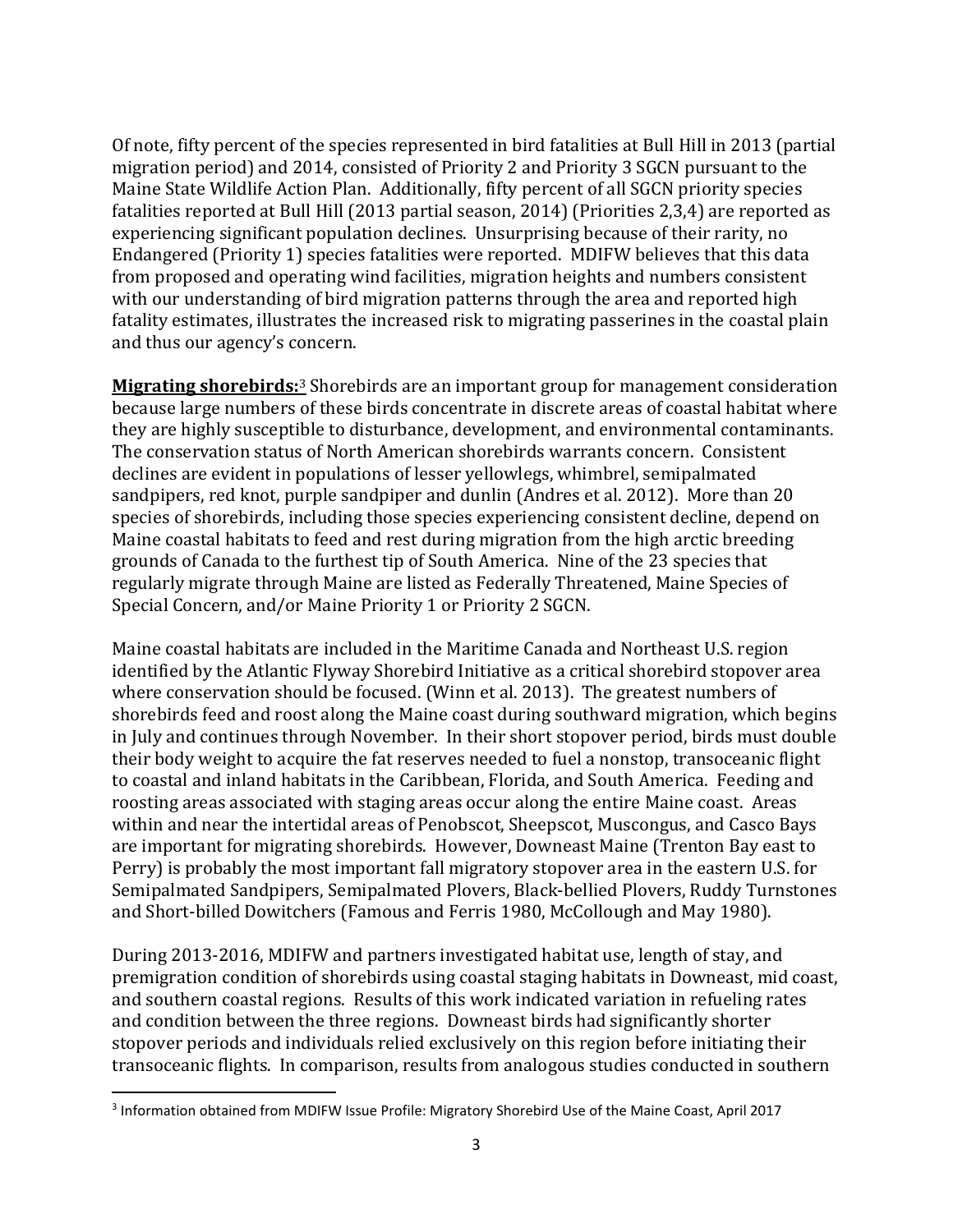Maine and Massachusetts at high disturbance areas experienced longer stopover periods and were more likely to make multiple stops at different locations during southward migration. This work highlights the critical importance of the Downeast area as being a single, final stopover location for thousands of shorebirds before making the 3-5-day nonstop flight to wintering areas in South America (Holberton et al. in prep. 2017).

The combination of colder air in the coastal plain providing less lift for migrating shorebirds approaching from the north and their subsequent descent into stopover habitats, results in lower flight heights that put them at risk of impact with large structures. The potential for collisions is a concern, as studies suggest that on migration stopover, during take-off and landing adjacent to turbines, shorebirds showed little avoidance of wind farms (Kriggsveld et al 2011). Additionally, for most shorebird species, the adults and juveniles migrate from the breeding grounds at different times, prolonging the period of risk.

**Seasonally local shorebird populations**: From May through September each year, shorebirds undertake a variety of activities in the coastal plain, including breeding by upland sandpipers and staging and feeding by whimbrels These shorebirds have unique habits that subject them to increased risks, with the potential for population-level changes in Maine. Studies on breeding shorebirds in or near wind farm projects found that breeding success declined during the construction phase and remained low during the operational phase. As the period of operation increases, greater declines in abundance generally occur, resulting in local population effects. Breeding shorebirds were shown to be displaced within 500–800 meters of turbines (BirdLife International 2013).

**Upland sandpiper:** Upland sandpipers are listed as a MESA Threatened Species (Priority 1 SGCN). Upland sandpipers are grassland birds that are easily displaced from their habitats, and placed at risk during characteristic aerial courtship displays and local movements of broods during the nesting and premigration season, if in proximity to large structures.

If an applicant wishes to evaluate presence/absence, behavior and habitat use by upland sandpipers, MDIFW recommends weekly 10-minute point counts during the breeding season (May-June). Because of their cryptic and secretive behavior, to determine presence/absence and habitat use during post breeding period (July through September), weekly systematic walking transects should be conducted through the barrens at a slow walk or weekly aerial surveys using a fixed – wing aircraft flying at 200 feet or less over fields using multiple passes spaced about 400 meters apart. For further guidance and to coordinate monitoring efforts, please contact the MDIFW Shorebird Biologist (207-941- 4479).

**Whimbrel**: In 2006, Whimbrels were identified as a species of High Conservation Concern by the U. S. Shorebird Conservation Plan because of steep population declines and elevated threats (USSCP 2016). In Maine, whimbrels are characterized as Species of Special Concern (Priority 2 SGCN), susceptible to declines caused by increased mortality (Watts et al. 2015).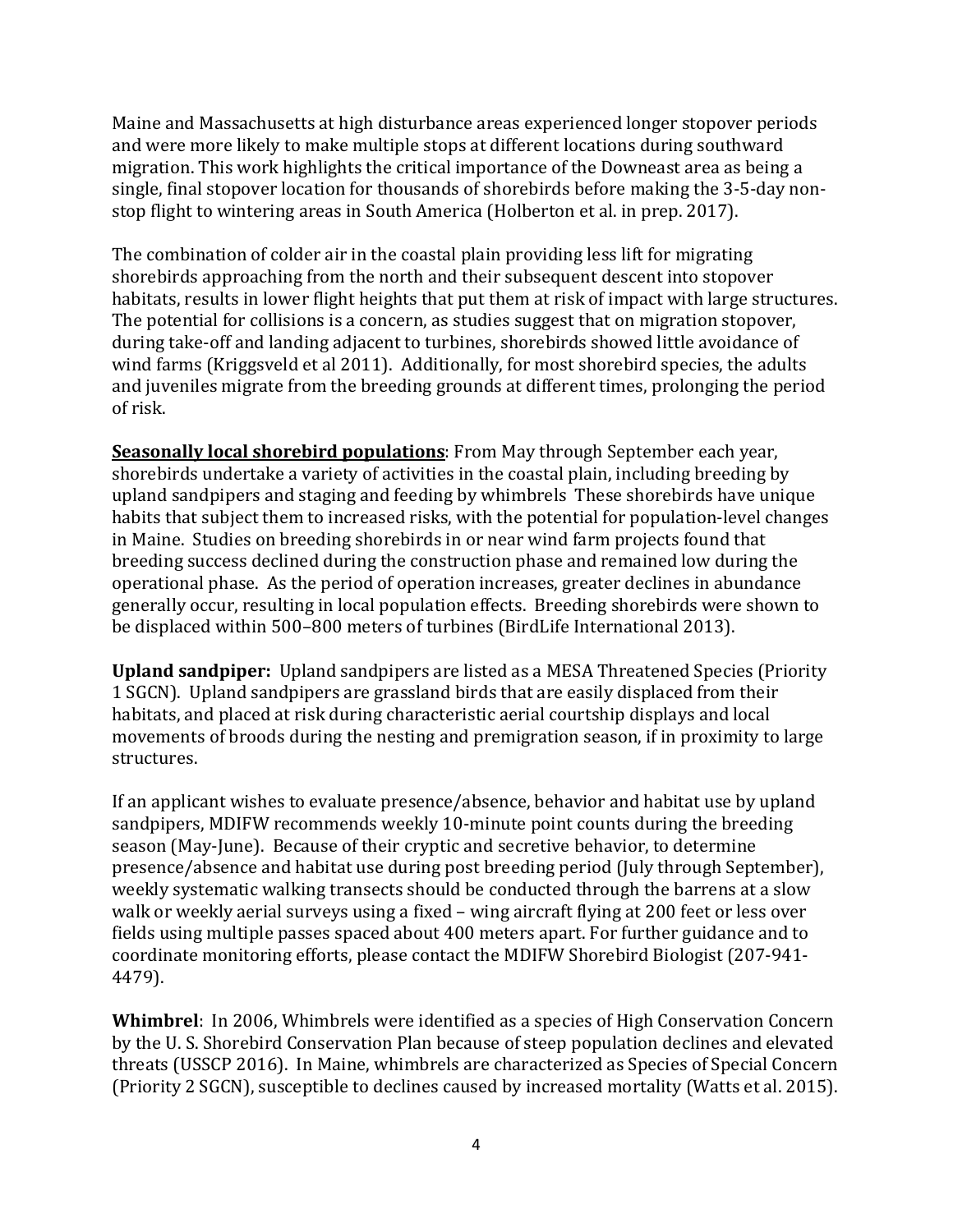During their residence period, whimbrels undertake daily movements dictated by tidal stage, between intertidal habitats (mudflats, saltmarsh, and offshore islands) and interior blueberry barrens for roosting and feeding. Barriers intercepting movement between feeding areas result in fitness costs that may impact migration success. (Birdlife International 2013)

If an applicant wishes to evaluate presence/absence, behavior and habitat use by staging whimbrels, MDIFW recommends weekly aerial surveys using fixed – wing aircraft flying at 200 feet or less over fields using multiple passes spaced about 400 meters apart from mid-July through mid-September. Surveys need to be coordinated with the tide. Surveys conducted on the barrens or inland areas need to occur 2 hours either side of high tide, while surveys on intertidal habitats should be conducted 2 hours either side of low tide. For further guidance and to coordinate monitoring efforts, please contact the MDIFW Shorebird Biologist (207-941-4479).

The behavioral patterns of both of these shorebird species put them at significant risk from wind power development in the coastal plain.

**Coastal Plain Specific Recommendations:** MDIFW believes that sufficient data has been collected through regional research studies (cited above) as well as radar and fatality studies for proposed and active facilities in Maine's coastal plain (Downeast Wind, Weaver Wind, Bull Hill Wind) to indicate significant use patterns and adverse risks for migrating birds in this region. As the factors above have been well demonstrated, the Department does not require additional radar data in the coastal plain as revalidation at this time.

In light of the compelling evidence described, if a developer desires to pursue wind power development in this region, MDIFW recommends a *pre-approved, rigorous, independent, and research quality data collection effort* consisting of *at least* 3 years including *at least* 6 full seasons (3 spring: April 15-June 1 and 3 summer/fall: July 15-October 31). The additional summer survey period is necessary to address southbound shorebird migration to and through the coastal plain. Shorebirds have a staggered migration of species, age class, and breeding region-specific waves, strongly correlated with weather fronts. To provide for the inter-seasonal and annual variability in behavioral patterns described for passerines and shorebirds in the coastal plain, data should be collected nightly, with sufficient monitoring locations to cover at least 75% of the air space within the proposed project area. If, after consideration of factors that naturally cause variability in migration, the data are not consistent or do not accurately capture conditions, an additional year (1 spring, 1 summer / fall) will likely be recommended. In the Department's view, based on seasonal and daily migratory patterns (numbers of migrants, flight heights, behaviors), predominant weather conditions, and the results of area studies (Downeast Wind, Weaver Wind, Bull Hill Wind), the "coastal plain" area of concern generally corresponds with the U.S. Environmental Protection Agency Ecoregions labeled as "Gulf of Maine Coastal Plain (59h)", Gulf of Maine Coastal Lowland (59f)", "Midcoast (82f)", "Downeast Coast (82g)", and a transitional area in the southern region of "Eastern Maine-Southern New Brunswick Plains (82c)", roughly represented as below Route 9 in eastern Maine, which corresponds